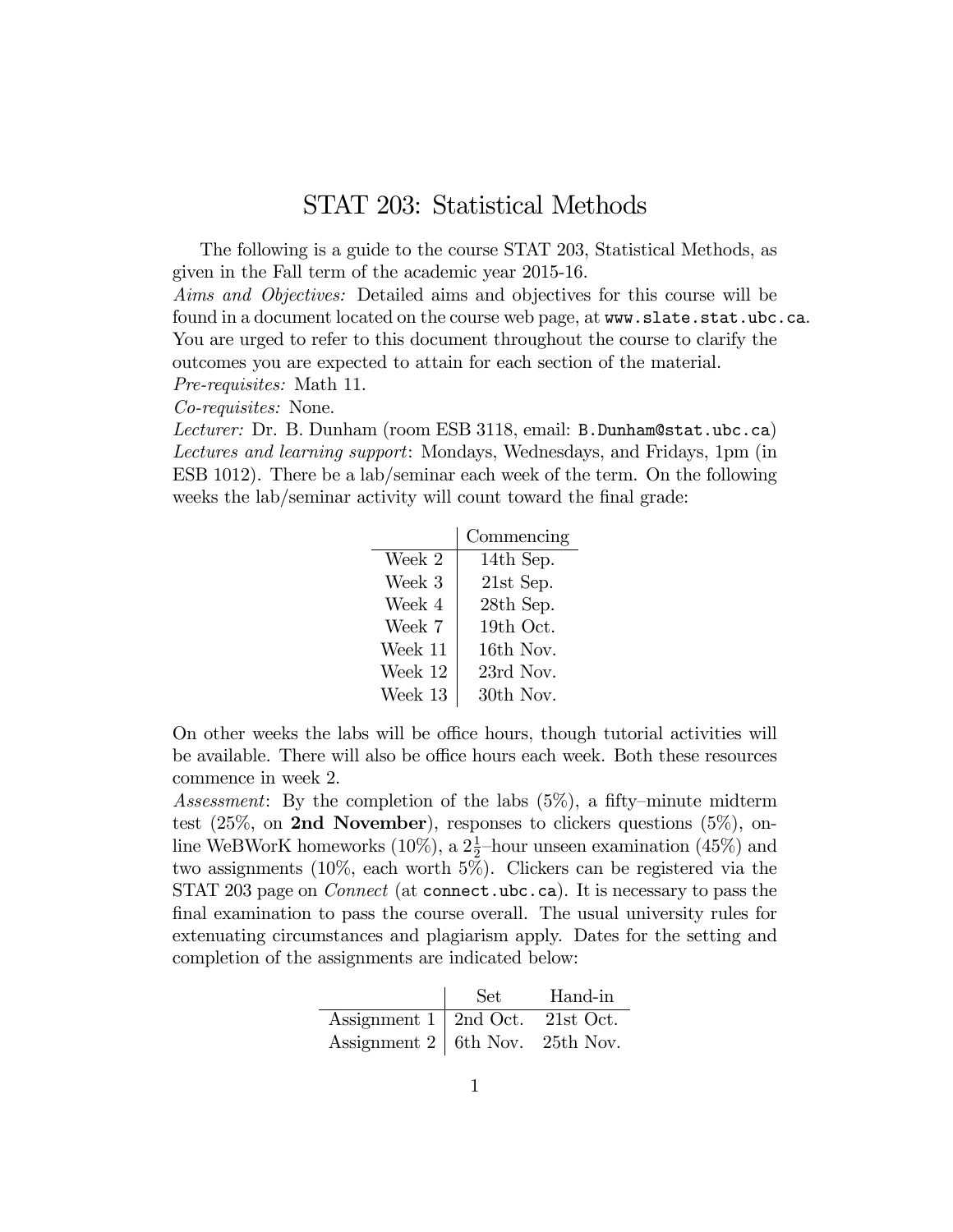|                 | Opens     | Closes      |
|-----------------|-----------|-------------|
| HW1             | 18th Sep. | $27th$ Sep. |
| HW2             | 25th Sep. | 4th Oct.    |
| HW <sub>3</sub> | 2nd Oct.  | $11th$ Oct. |
| HW4             | 9th Oct.  | 18th Oct.   |
| HW <sub>5</sub> | 16th Oct. | 25th Oct.   |
| HW <sub>6</sub> | 23rd Oct. | 1st Nov.    |
| HW7             | 30th Oct. | 8th Nov.    |
| HW8             | 6th Nov-  | $15th$ Nov. |
| HW9             | 13th Nov. | $22nd$ Nov. |
| HW10            | 20th Nov. | 29th Nov.   |
| HW11            | 27th Nov. | 6th Dec.    |

For the on-line WeBWorK homeworks, the dates when each homework opens and closes are as follows:

Specific details regarding assessment regulations for the course can be found on the course web page.

The usual university rules for extenuating circumstances and plagiarism apply. Specific details regarding assessment regulations for the course can be found on the course web page.

Teaching methods: Classes of approximately fifty minutes duration will occur three times a week, with sets of notes being available from the course web page in advance. In most sessions an in-class activity will replace at least part of the lecture component. Usually guided reading or other activities may be set at the end of one lecture to be completed prior to the next. There will be either seminars or office hours each week. The web page provides other sundry resources including an on-line forum. To access the forum, your username is the first eight characters of the your name (including middle name if applicable, and not case sensitive), the password is S followed by the Örst seven digits of your student number.

Programme of work: The study time should total at least eight hours per week. So in addition to the contact hours, it is essential that learners spend no less than four hours per week on self-study for the course. It is suggested at least two hours per week are spent on revising and assimilating the material covered in the lectures or on guided reading, and at least two hours should be spent attempting the on-line homeworks.

On-line homework: After the first week of classes there will be an on-line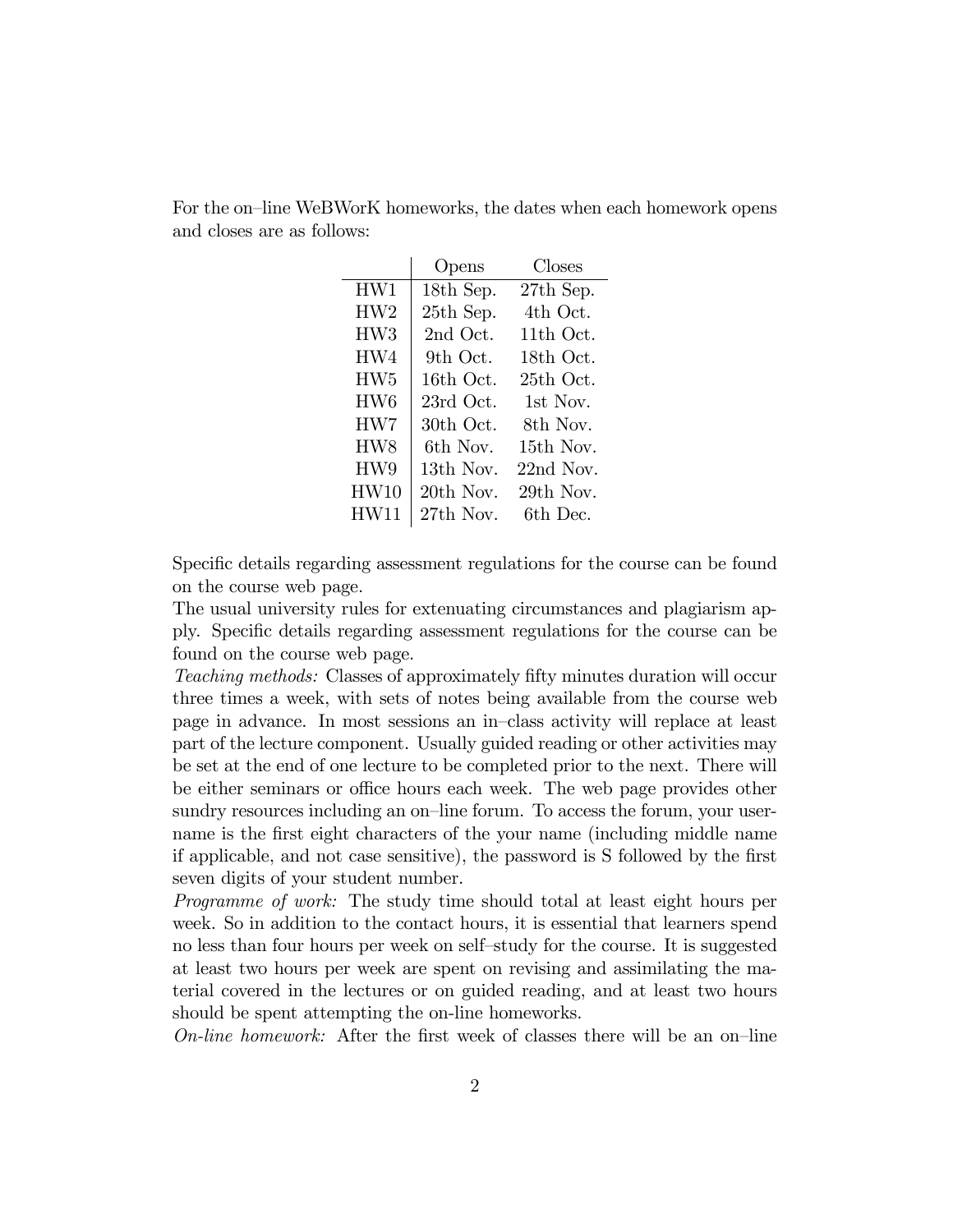homework set each week, available on the course web page at

webwork.elearning.ubc.ca/webwork2/ and the Connect page. All questions set are of multiple choice or "fill in the blanks" format. You will be scored on your best ten overall homeworks, these counting 10% toward your final grade. All deadlines fall on Sunday evenings.

Feedback: After all assignments have been submitted and marked, individual feedback will be provided in the form of brief notes on marked work. Detailed written comments will also be provided on the course web-page where appropriate.

Recommended texts: The core text is

De Veaux, R.D., Velleman, P.F., Bock, D.E., Vukov, G. and Weir, A. (2011): Stats: Data and Models, (First Canadian edition). Pearson,

and chapter labels below refer to this book. In fact there is a new 2015 edition of this text, similar although with some content re-ordered. The "non-Canadian" version,

De Veaux, R.D., Velleman, P.F. and Bock, D.E. (2015): Intro Stats. (Fourth edition) Pearson/Addison Wesley,

and earlier editions are also acceptable texts. Copies of the older editions of either version can be obtained second-hand at modest expense.

There follows a provisional guide to the lecture slots available. It is possible that the material covered in the classes will differ slightly from the description below.

- 1. Introduction, motivation.
- 2. Introduction to data types. Population and sample. (Chapter 2)
- 3. Displaying categorical data. Frequency tables, pictograms, bar charts. (Chapter 3)
- 4. Pie charts. Introduction to contingency tables.
- 5. Marginal and conditional distributions from tables. Simpson's paradox.
- 6. Displaying quantitative data: histograms, stem–and–leaf plots, dotplots. (Chapter 4)
- 7. Describing data distributions. (Chapter 5)
- 8. Median, range, interquartile range. Five-number summary.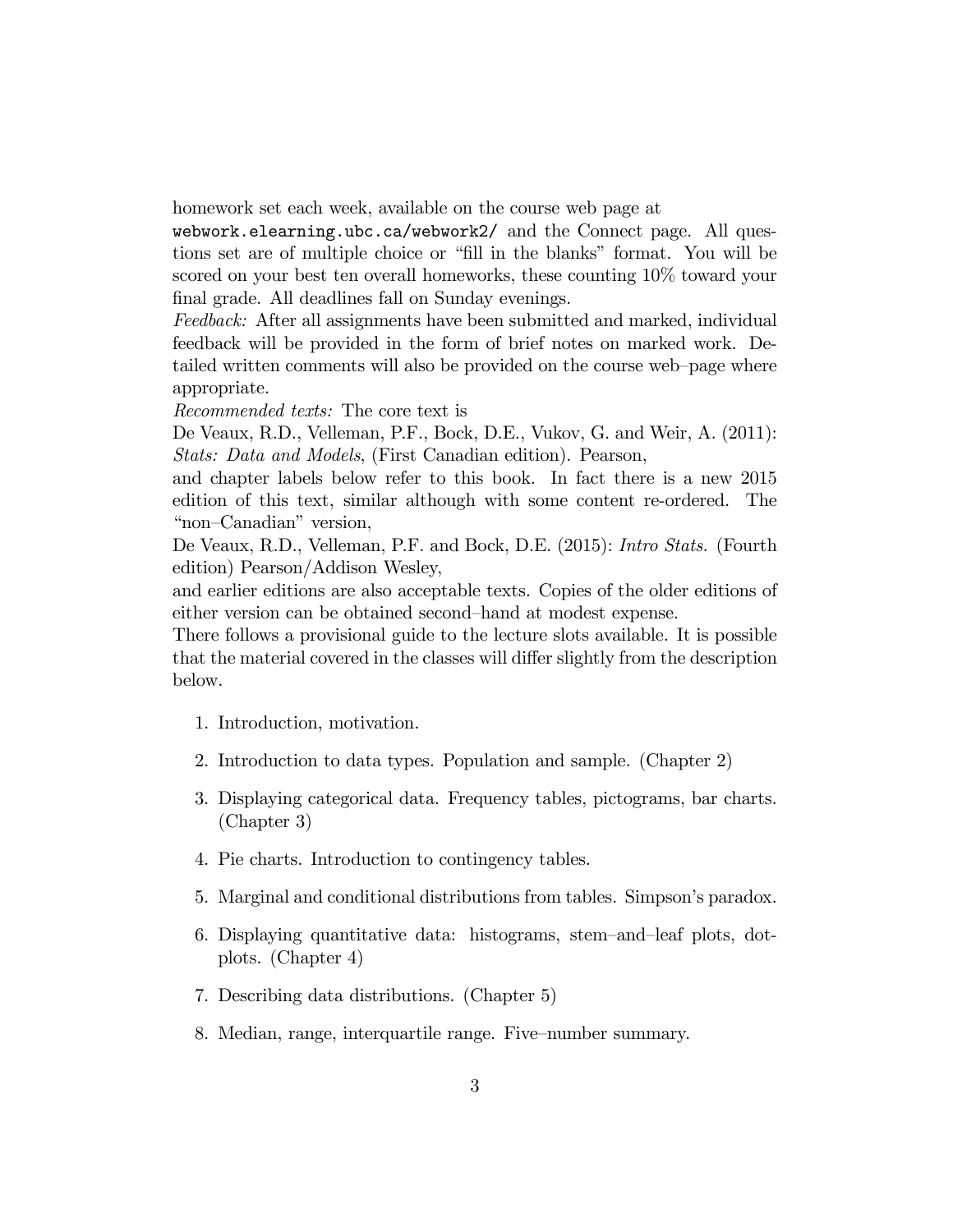- 9. Sample mean. Measures of spread: variance and standard deviation.
- 10. Comparing distributions: Boxplots. Outliers.
- 11. Standardizing. Shifting. Rescaling. (Chapter 6)
- 12. Models in Statistics. The Normal model,  $N(\mu, \sigma)$ .
- 13. Normal percentiles. Probability plots.
- 14. Scatterplots. Correlation. (Chapter 7)
- 15. Interpreting correlation. Cautions.
- 16. Linear models. Line of best fit. (Chapter 8)
- 17. Correlation and regression. Prediction. Residuals.
- 18. Subsets. Extrapolation. Outliers, leverage. (Chapter 9)
- 19. Sample surveys. Population parameters. Simple random samples. Stratified and cluster sampling. (Chapter 12)
- 20. Experiments. Principles of experimental design. (Chapter 13)
- 21. Properties of experiments: randomization, controls, blinding, placebos, blocking.
- 22. Randomness and probability: Law of Large Numbers. Theoretical and personal probabilities. Rules for probability. (Chapter 14)
- 23. Midterm test (2nd November).
- 24. Independence and general rules. Conditional probability. (Chapter 15)
- 25. Tree diagrams and Bayes' rule.
- 26. Sampling distributions. Distribution of a sample proportion. (Chapter 18)
- 27. Central limit theorem.
- 28. Confidence intervals for a proportion. (Chapter 19)